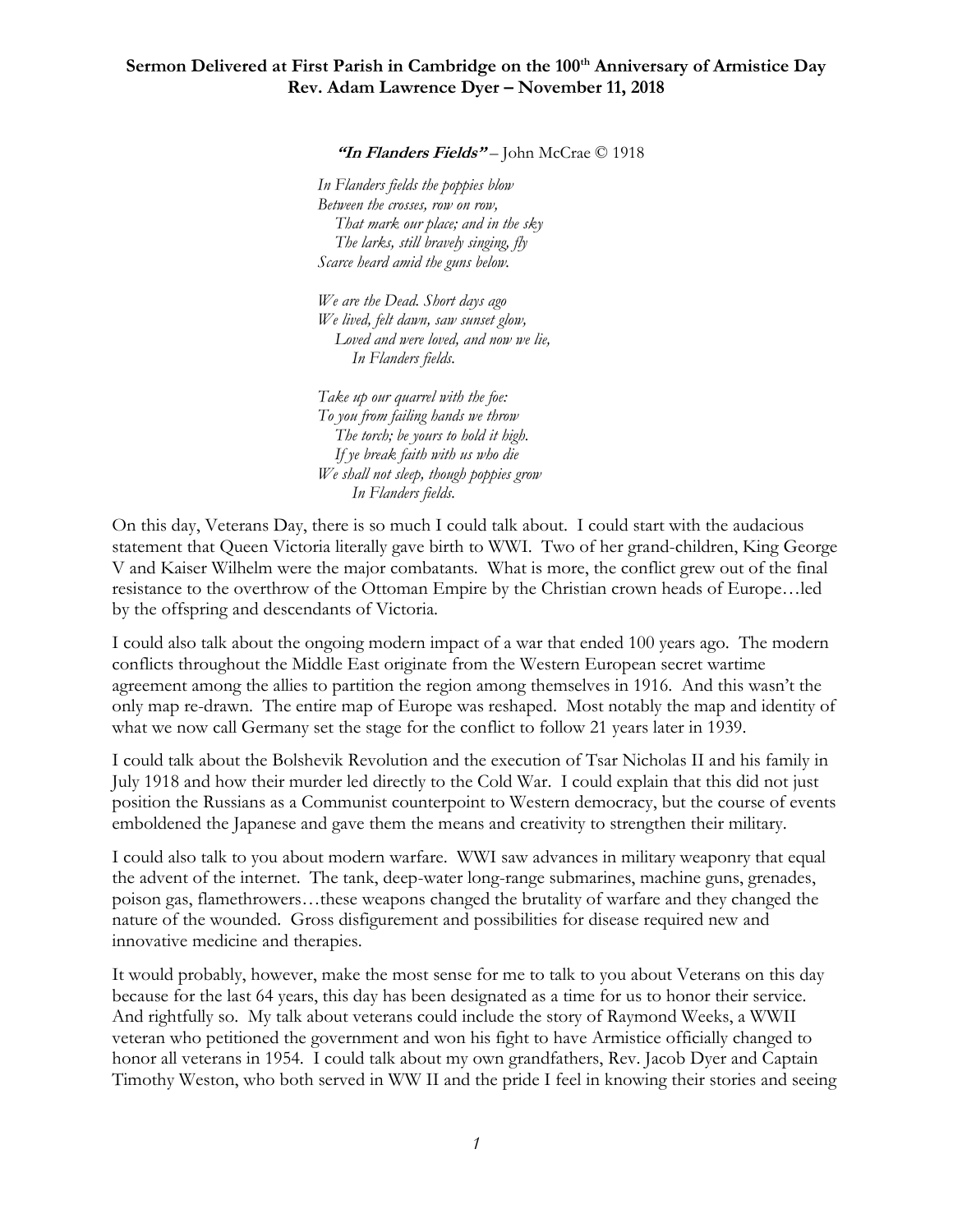them buried with full military honors. I could talk about how one served in the Pacific the other on the front lines in France. I could talk about how both served in segregated ranks.

I could talk about patriotism and the complicated place it occupies in my own heart between pride for my family and friends who serve and my unfailing support for football players who kneel during the anthem to protest police brutality. Patriotism that humbles me in the presence of anyone who serves or has served for I see their completely selfless commitment as something I am incapable of…yet, patriotism that demands I question a government that has brought home too many broken bodies and minds because of "high level decisions" made based on financial interest regardless of the human toll. Patriotism that demands that I vocally disagree with sending troops to our southern border to stop migrants.

There really is so much I could talk about. But in the end, my job is to talk about one thing: faith.

"We Shall Keep the Faith" – Moina Michael © 1918

*Oh! you who sleep in Flanders Fields, Sleep sweet - to rise anew! We caught the torch you threw And holding high, we keep the Faith With All who died.*

*We cherish, too, the poppy red That grows on fields where valor led; It seems to signal to the skies That blood of heroes never dies, But lends a lustre to the red Of the flower that blooms above the dead In Flanders Fields.*

*And now the Torch and Poppy Red We wear in honor of our dead. Fear not that ye have died for naught; We'll teach the lesson that ye wrought In Flanders Fields.*

This poem by Moina Michael is a large part of the reason we use poppies as a symbol of remembrance. Her poem, inspired by John McCrae's words that began this message, attempts to answer his request to take the torch and defend freedom. To give you some background, it is said that on war-torn fields, poppies are the only flowers capable of blooming due to the changes and acidity of the land after bombing and death and disease and depletion of the soil.

But there is another story about poppies that may be useful today:

*"They now came upon more and more of the big scarlet flowers until they found themselves in the midst of a great meadow carpeted with nothing but poppies. Now, in the magical Land of Oz, it is a well known fact that when there are many of these flowers together their odor and fragrance is so strong and so powerful, that anyone who breathes it in instantly begins to fall asleep, and if the sleeper is not carried away from the deadly scent of the blossoms, they sleep on and on forever and ever until their dying*  day. But Dorothy, just a little girl from Kansas, did not know this, nor could she get away from the bright red flowers that were *everywhere about; so presently as she walked on her eyes grew very heavy, and soon she felt she must sit down to rest and to even sleep. "* – **The Wonderful Wizard of Oz** – L. Frank Baum © 1900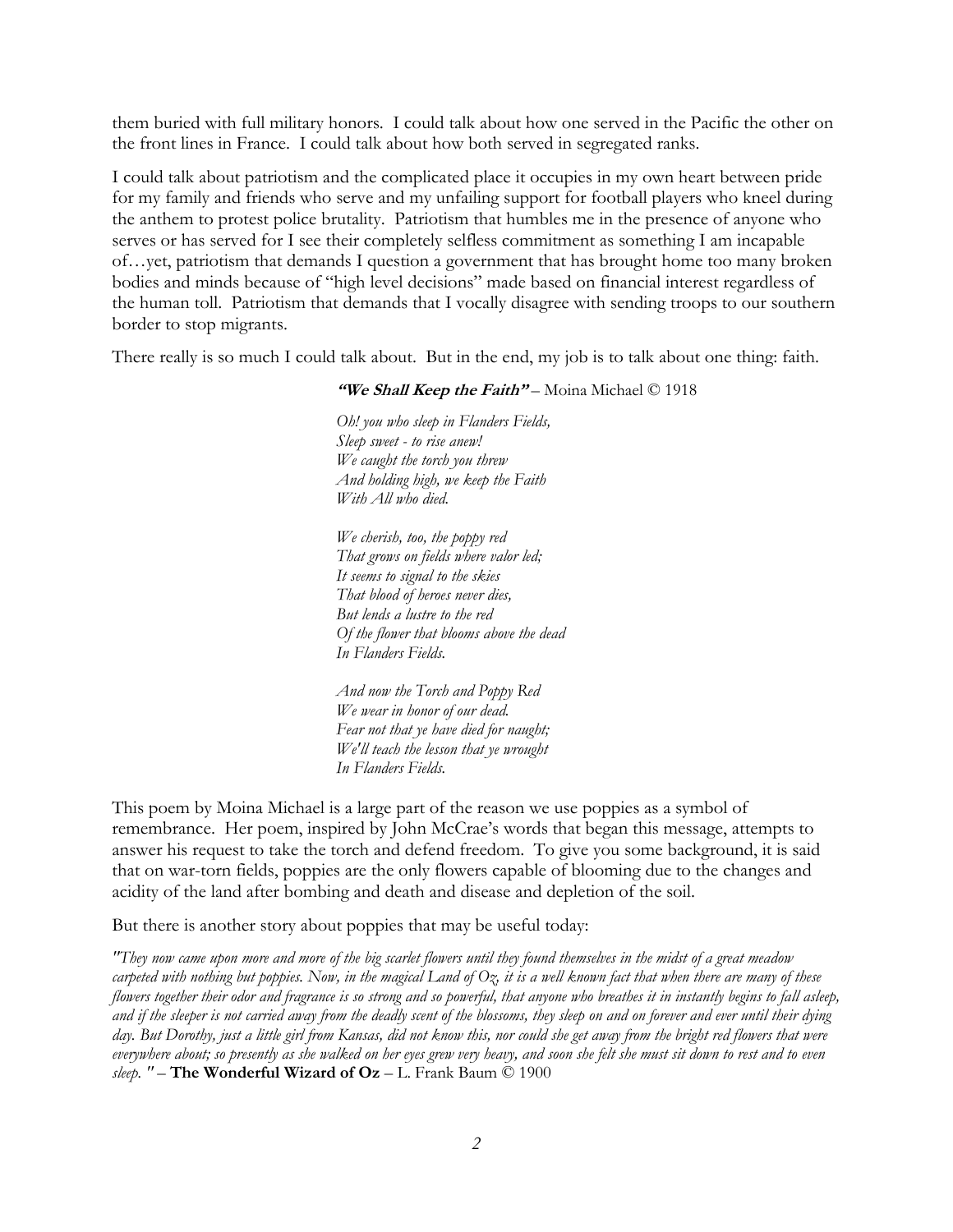For most of us, war is distant. I get the feeling that over time, our eyes have grown heavy, we have felt the need to sit down and rest…and even sleep. We are dazzled by the brilliant color of the poppies we offer in remembrance, and we have grown drowsy in the face of the fact that whether they are the fragrant meadow in Oz or the Fields in Flanders, these flowers represent mortality. Specifically, a mortality that comes from the human weakness for war. We must wake up.

A few weeks ago, I reiterated Susan Frederick Gray's words that this is no time for a casual faith. Indeed, today, in the wake of another mass shooting, sadly one carried out by a veteran, in witness to gross voter disenfranchisement, in the face of our first amendment rights being challenged daily…it is no time for a casual faith. We must not fall asleep in the field of poppies. We cannot be intoxicated by the tributes and the memorials we offer today, and it would seem every day.

An essential part of our ability to overcome adversity and to thrive beyond resistance can come from this thing we call Unitarian Universalism…this thing we call faith. 100 years ago, it was no time for a casual faith. When I read stories about how so many soldiers were lost because they were using  $19<sup>th</sup>$  and even  $18<sup>th</sup>$  century tactics to fight a  $20<sup>th</sup>$  century war…at times hundreds of soldiers being marched in grand lines out of the trenches to simply be cut down by one well-placed gunner, I must believe that none of them stepped into no-man's land without the crucial piece of their uniform…their faith that they would return or that their journey was at least justified.

But the nature and place and language of faith in our modern world has changed…even if the human attraction to war and death have not.

In this moment, on this day, I become the most unlikely evangelist. Like many of you, my world is largely secular, even if I grew up in a religious household. My immediate reaction to social justice is action and negotiation. Like you, I understand how laws are made and how policy is crafted. We understand the deals that governments make and how little we all know on a day to day basis about what is really going on in the world, despite social media. But in this time, in this moment, I am also waking up from the poppies. As I awaken, I find myself desirous of one thing, beyond even good laws and honest leaders. *I want more from Unitarian Universalism*. Not only do I want more from Unitarian Universalism, but I want more people to want it with me. I don't believe vagueness is the path to inclusion. Nor do I believe non-specificity can help us achieve liberation and affirmation of the brilliantly diverse world we so desperately seek. I cannot understand why we have to think so hard about this. Why we should have to apologize for *demanding* the beloved community. Why can't our faith declare "I am" not "I want…*maybe*."

What is so hard about standing up in the world to say:

"I am Unitarian Universalist…*I am* peace!"

"I am Unitarian Universalist…*I am* freedom!"

"I am Unitarian Universalist…*I am* inclusion!"

"I am Unitarian Universalist…*I am* affirmation!"

"I am Unitarian Universalist…*I am* whole!"

"I am Unitarian Universalist…*I am* love!"

What's so hard about that?